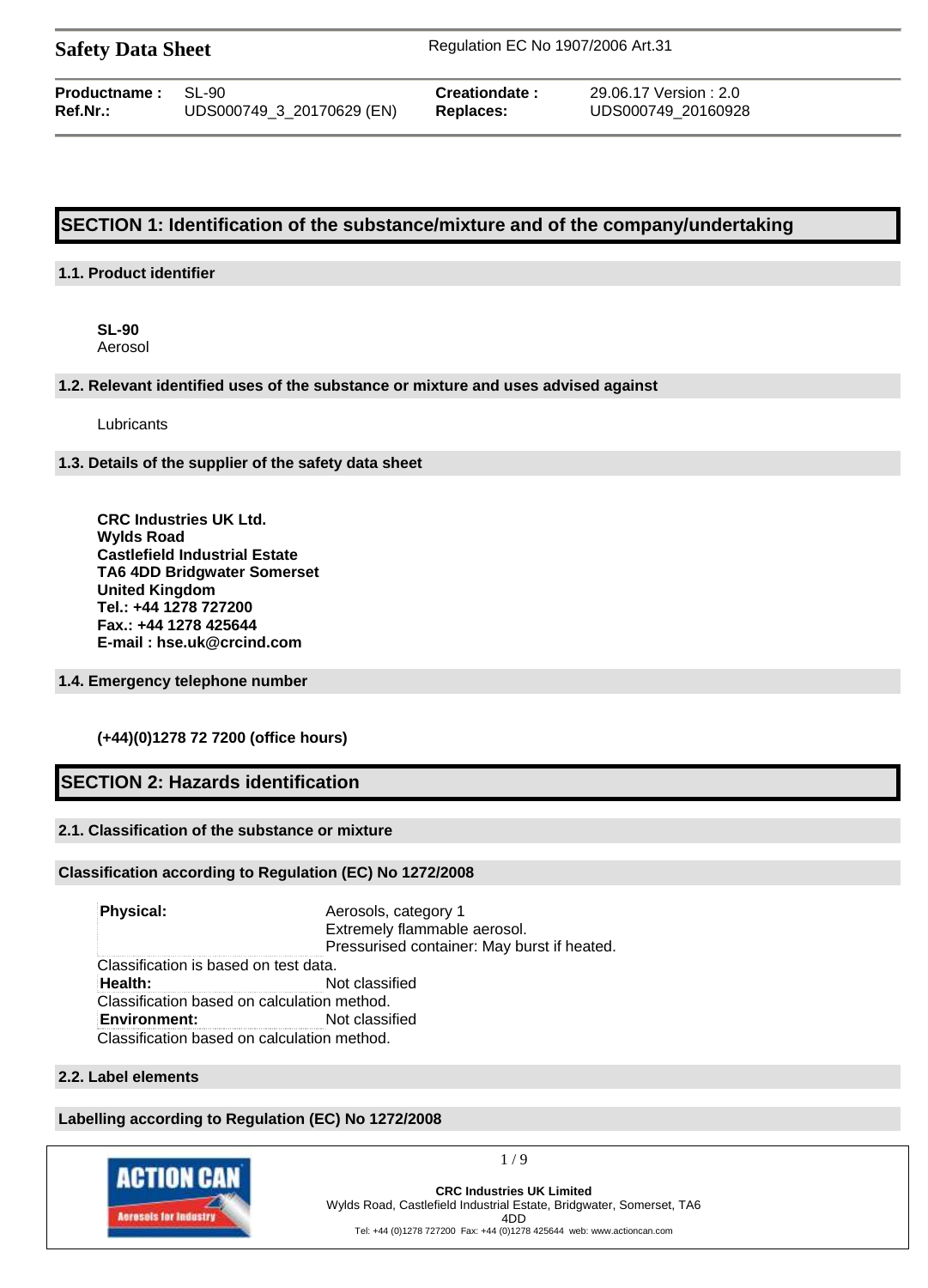| <b>Safety Data Sheet</b> |                           | Regulation EC No 1907/2006 Art.31 |                        |  |
|--------------------------|---------------------------|-----------------------------------|------------------------|--|
| Productname:             | SL-90                     | Creationdate:                     | 29.06.17 Version : 2.0 |  |
| $Ref.Nr.$ :              | UDS000749_3_20170629 (EN) | Replaces:                         | UDS000749 20160928     |  |

| Hazard pictogram(s):        |                                                                                                          |
|-----------------------------|----------------------------------------------------------------------------------------------------------|
| Signal word:                | Danger                                                                                                   |
| Hazard statement(s):        | H222 : Extremely flammable aerosol.                                                                      |
|                             | H229 : Pressurised container: May burst if heated.                                                       |
| Precautionary statement(s): | P102: Keep out of reach of children.                                                                     |
|                             | P210 : Keep away from heat, hot surfaces, sparks, open flames and other<br>ignition sources. No smoking. |
|                             | P211 : Do not spray on an open flame or other ignition source.                                           |
|                             | P251 : Do not pierce or burn, even after use.                                                            |
|                             | P410/412 : Protect from sunlight. Do not expose to temperatures exceeding                                |
|                             | 50°C/122°F.                                                                                              |
|                             | P501-2 : Dispose of contents/container to an authorised waste collection point.                          |

## **2.3. Other hazards**

No information available

# **SECTION 3: Composition/information on ingredients**

## **3.1. Substances**

Not applicable.

# **3.2. Mixtures**

| <b>Hazardous ingredient</b>                                                                               | <b>Registration</b><br>number | CAS-nr. EC-nr      |                    | W/W<br>$\%$  | <b>Hazard Class and</b><br>Category | <b>Hazard</b><br>statement         | <b>Notes</b> |
|-----------------------------------------------------------------------------------------------------------|-------------------------------|--------------------|--------------------|--------------|-------------------------------------|------------------------------------|--------------|
| Hydrocarbons, C3-4-rich, petroleum distillate<br>Petroleumgas $(1,3$ -butadiene $< 0.1\%$ )               | 01-2119485926-<br>20          | 68512-<br>$91 - 4$ | $270 -$<br>$990-9$ | $10 -$<br>40 | Press, Gas, Flam.<br><b>Gas 1</b>   | H <sub>280</sub> .H <sub>220</sub> | K.G          |
| <b>Explanation notes</b>                                                                                  |                               |                    |                    |              |                                     |                                    |              |
| G: exempted from the obligation to register in accordance with art. 2(7) of REACH Regulation No 1907/2006 |                               |                    |                    |              |                                     |                                    |              |
| $K$ : not classified as carcinogen, less than 0.1% w/w 1.3-butadiene (Einecs-nr. 203-450-8)               |                               |                    |                    |              |                                     |                                    |              |

(\* Explanation phrases : see chapter 16)

# **SECTION 4: First aid measures**

# **4.1. Description of first aid measures**

| Contact with eyes : | If substance has got into eyes, immediately wash out with plenty of water<br>If eye irritation persists: Get medical advice/attention.                               |
|---------------------|----------------------------------------------------------------------------------------------------------------------------------------------------------------------|
| Contact with skin:  | Take off contaminated clothing and wash before reuse.<br>IF ON SKIN: Wash with plenty of soap and water.<br>If skin irritation occurs: Get medical advice/attention. |
| Inhalation:         | IF INHALED: Remove person to fresh air and keep comfortable for breathing.<br>Call a POISON CENTER or doctor/physician if you feel unwell.                           |

2 / 9

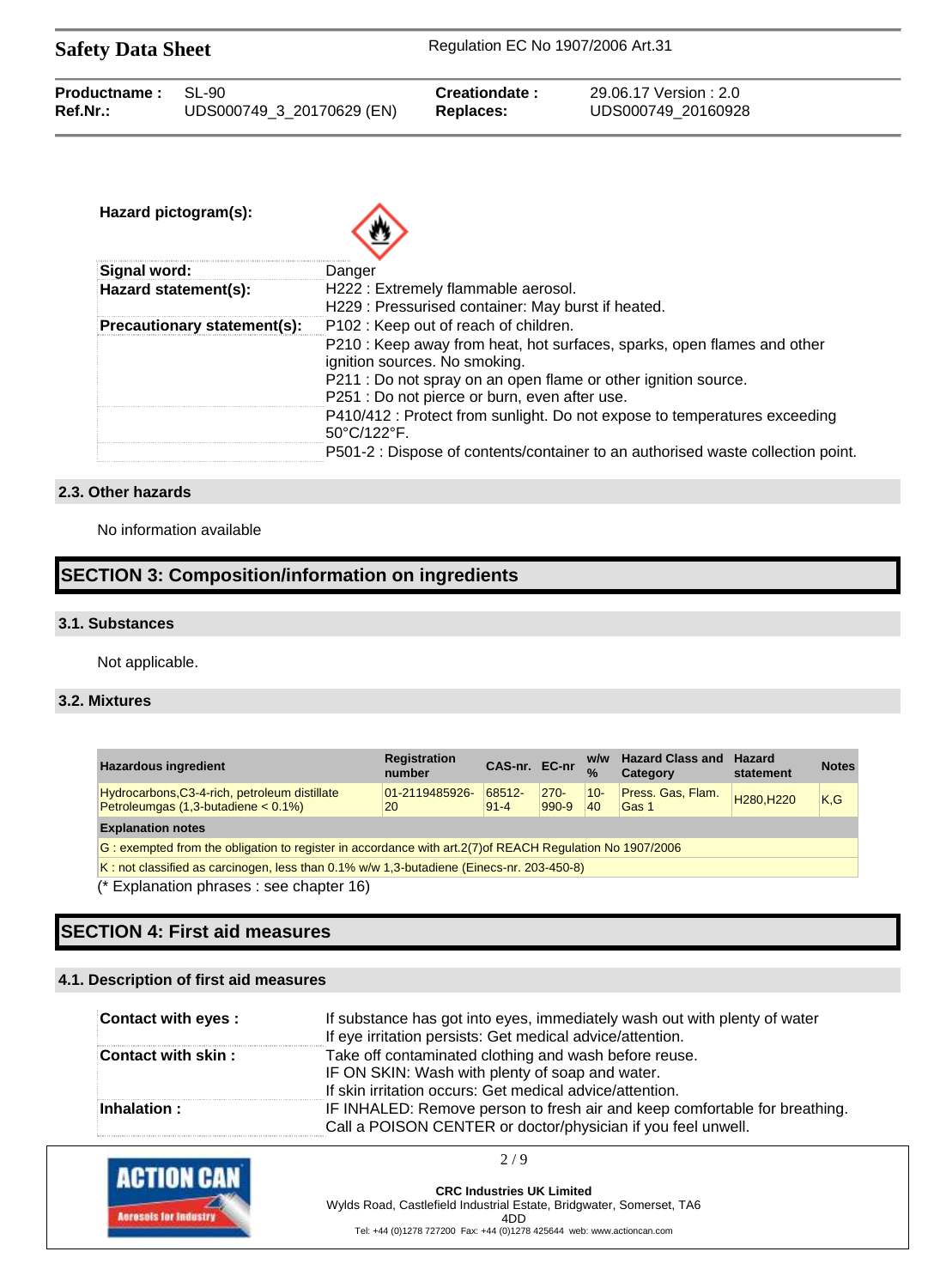| <b>Safety Data Sheet</b> |                           | Regulation EC No 1907/2006 Art.31 |                        |
|--------------------------|---------------------------|-----------------------------------|------------------------|
| Productname:             | $SI - 90$                 | Creationdate:                     | 29.06.17 Version : 2.0 |
| Ref.Nr.:                 | UDS000749_3_20170629 (EN) | Replaces:                         | UDS000749 20160928     |

| Ingestion : | If swallowed accidentally, do not induce vomiting and seek medical advice. |
|-------------|----------------------------------------------------------------------------|
|             |                                                                            |
|             |                                                                            |

#### **4.2. Most important symptoms and effects, both acute and delayed**

| Inhalation :         | Excessive inhalation of solvent vapours may give rise to nausea, headaches<br>and dizziness |
|----------------------|---------------------------------------------------------------------------------------------|
| Ingestion :          | May cause gastrointestinal disturbances                                                     |
|                      | Symptoms: sore throat, abdominal pain, nausea, vomiting                                     |
| <b>Skin contact:</b> | May cause irritation.                                                                       |
|                      | Symptoms: redness and pain                                                                  |
| Eye contact :        | May cause irritation.                                                                       |
|                      | Symptoms: redness and pain                                                                  |
|                      |                                                                                             |

#### **4.3. Indication of any immediate medical attention and special treatment needed**

**General Advice :** If you feel unwell, seek medical advice (show the label where possible If symptoms persist always call a doctor

# **SECTION 5: Firefighting measures**

### **5.1. Extinguishing media**

foam, carbon dioxide or dry agent

### **5.2. Special hazards arising from the substance or mixture**

Aerosols may explode if heated above 50°C Forms hazardous decomposition products CO,CO2

### **5.3. Advice for firefighters**

Keep container(s) exposed to fire cool, by spraying with water In case of fire, do not breathe fumes

# **SECTION 6: Accidental release measures**

### **6.1. Personal precautions, protective equipment and emergency procedures**

Shut off all ignition sources Ensure adequate ventilation Wear suitable protective clothing and gloves.

#### **6.2. Environmental precautions**

Do not allow to enter public sewers and watercourses If polluted water reaches drainage systems or water courses, immediately inform appropriate authorities



3 / 9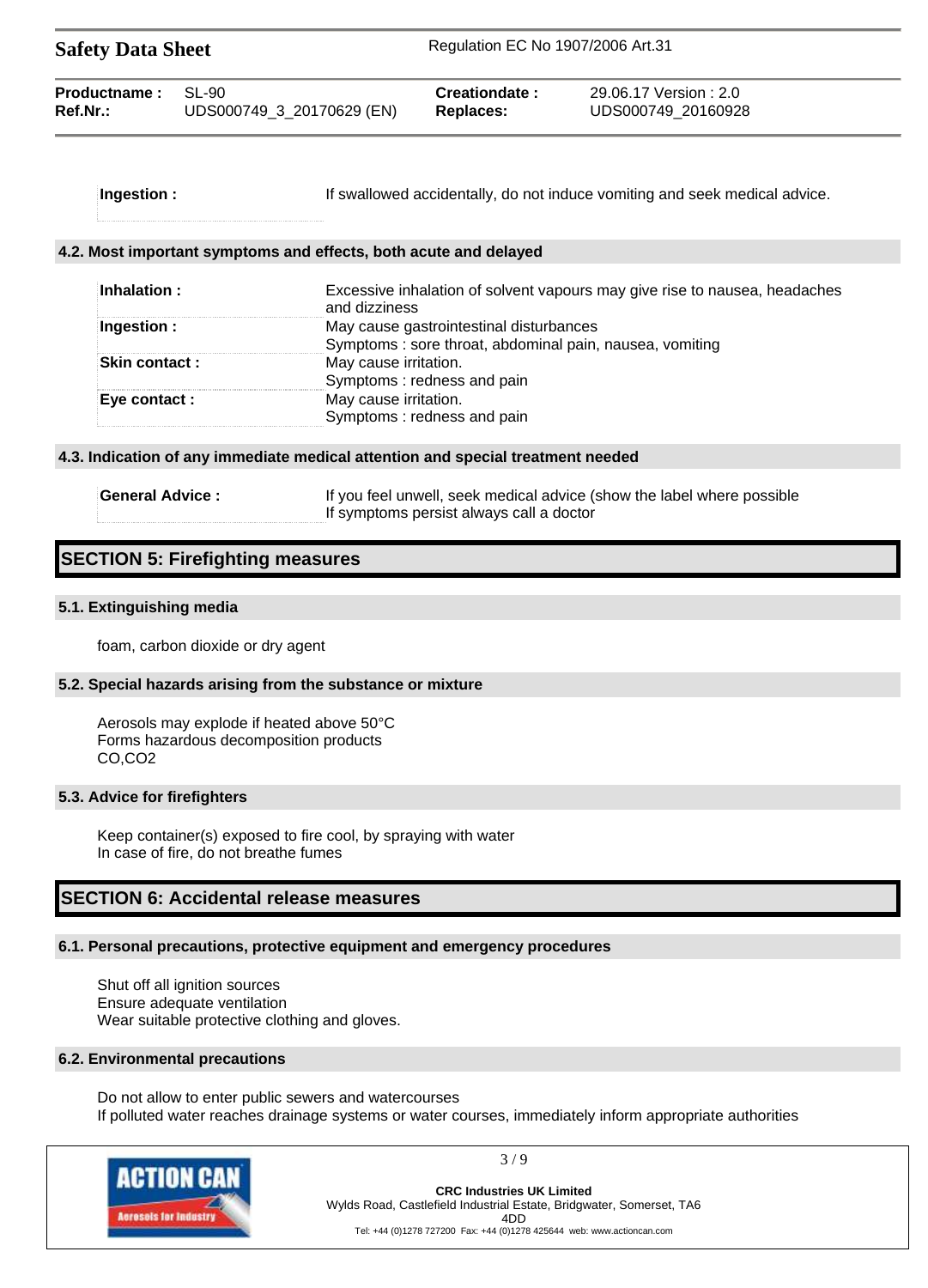| <b>Safety Data Sheet</b> |                           | Regulation EC No 1907/2006 Art.31 |                        |  |
|--------------------------|---------------------------|-----------------------------------|------------------------|--|
| Productname:             | $SI - 90$                 | Creationdate:                     | 29.06.17 Version : 2.0 |  |
| <b>Ref.Nr.:</b>          | UDS000749 3 20170629 (EN) | Replaces:                         | UDS000749 20160928     |  |

#### **6.3. Methods and material for containment and cleaning up**

Absorb spillage in suitable inert material Place in appropriate container

#### **6.4. Reference to other sections**

For further information see section 8

# **SECTION 7: Handling and storage**

#### **7.1. Precautions for safe handling**

Keep away from heat and sources of ignition Take precautionary measures against static discharges Equipment should be earthed Use explosion-proof electrical/ventilating/lighting/.../equipment. Use only non-sparking tools. Do not breathe aerosols or vapours. Ensure adequate ventilation Avoid contact with skin and eyes. Wash thoroughly after use Wear protective gloves/protective clothing/eye protection/face protection.

### **7.2. Conditions for safe storage, including any incompatibilities**

Pressurized container : protect from sunlight and do not expose to temperatures exceeding 50°C. Keep in a cool, dry, well ventilated place Keep out of reach of children.

### **7.3. Specific end use(s)**

**Lubricants** 

# **SECTION 8: Exposure controls/personal protection**

### **8.1. Control parameters**

### **Exposure limits :**

No information available

#### **8.2. Exposure controls**

**Control procedures :** Ensure adequate ventilation Keep away from heat and sources of ignition



**CRC Industries UK Limited** Wylds Road, Castlefield Industrial Estate, Bridgwater, Somerset, TA6 4DD Tel: +44 (0)1278 727200 Fax: +44 (0)1278 425644 web: www.actioncan.com

4 / 9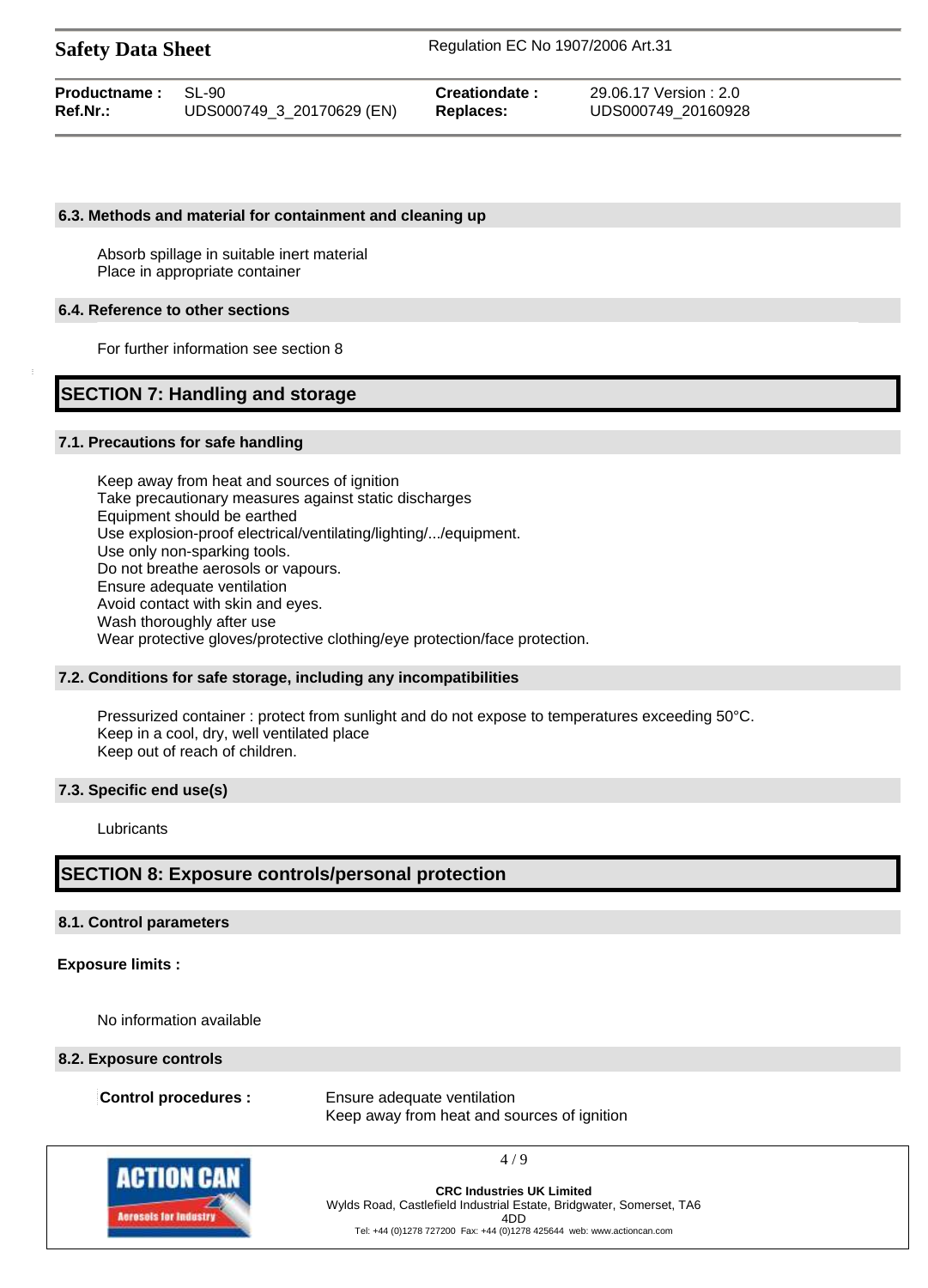| <b>Safety Data Sheet</b> |                           | Regulation EC No 1907/2006 Art.31 |                        |
|--------------------------|---------------------------|-----------------------------------|------------------------|
| Productname:             | SL-90                     | Creationdate:                     | 29.06.17 Version : 2.0 |
| Ref.Nr.:                 | UDS000749_3_20170629 (EN) | Replaces:                         | UDS000749 20160928     |

|                                         | Take precautionary measures against static discharges                                                                                                                                                                                                                                                                                                |
|-----------------------------------------|------------------------------------------------------------------------------------------------------------------------------------------------------------------------------------------------------------------------------------------------------------------------------------------------------------------------------------------------------|
| <b>Personal protection:</b>             | Take precautions to avoid contact with skin and eyes when handling the<br>product.<br>Ensure adequate ventilation                                                                                                                                                                                                                                    |
| : inhalation:                           | In case of insufficient ventilation, wear suitable respiratory equipment.                                                                                                                                                                                                                                                                            |
| hands and skin:                         | When handling the product wear chemical-resistant gloves (standard EN 374).<br>Use a reusable glove with a minimum breakthrough time of 30 minutes. The<br>breakthrough time of the glove should be longer than the total duration of<br>product use. If work lasts longer than the breakthrough time, gloves should be<br>changed part-way through. |
| Recommended gloves:                     | (polyvinylchloride)                                                                                                                                                                                                                                                                                                                                  |
| eyes :                                  | Wear safety eyewear according to EN 166.                                                                                                                                                                                                                                                                                                             |
| <b>Environmental protection:</b>        | Avoid release to the environment.<br>Collect spillage.                                                                                                                                                                                                                                                                                               |
| <b>Consumer exposure</b><br>protection: | Do not eat, drink or smoke when using this product.                                                                                                                                                                                                                                                                                                  |
|                                         | Use only outdoors or in a well-ventilated area.<br>IF exposed or if you feel unwell: Call a POISON CENTER or doctor/physician.                                                                                                                                                                                                                       |

# **SECTION 9: Physical and chemical properties**

# **9.1. Information on basic physical and chemical properties**

| (for aerosols data for the product without propellant) |                                  |
|--------------------------------------------------------|----------------------------------|
| Apperance : physical state :                           | Propane/butane propelled liquid. |
| colour:                                                | Amber.                           |
| odour:                                                 | Oil.                             |
| pH :                                                   | Not applicable.                  |
| <b>Boiling point/range:</b>                            | Not available.                   |
| <b>Flash point:</b>                                    | Not available.                   |
| <b>Evaporation rate:</b>                               | Not available.                   |
| <b>Explosion limits: upper limit:</b> Not applicable.  |                                  |
| lower limit :                                          | Not applicable.                  |
| Vapour pressure :                                      | Not available.                   |
| <b>Relative density:</b>                               | 0.838 g/cm3 ( $@$ 15°C).         |
| Solubility in water:                                   | Insoluble in water               |
| Auto-ignition:                                         | Not available.                   |
| Viscosity :                                            | Not available.                   |

# **9.2. Other information**

# **SECTION 10: Stability and reactivity**

## **10.1. Reactivity**

No hazardous reactions known if used for its intended purpose

# **10.2. Chemical stability**



5 / 9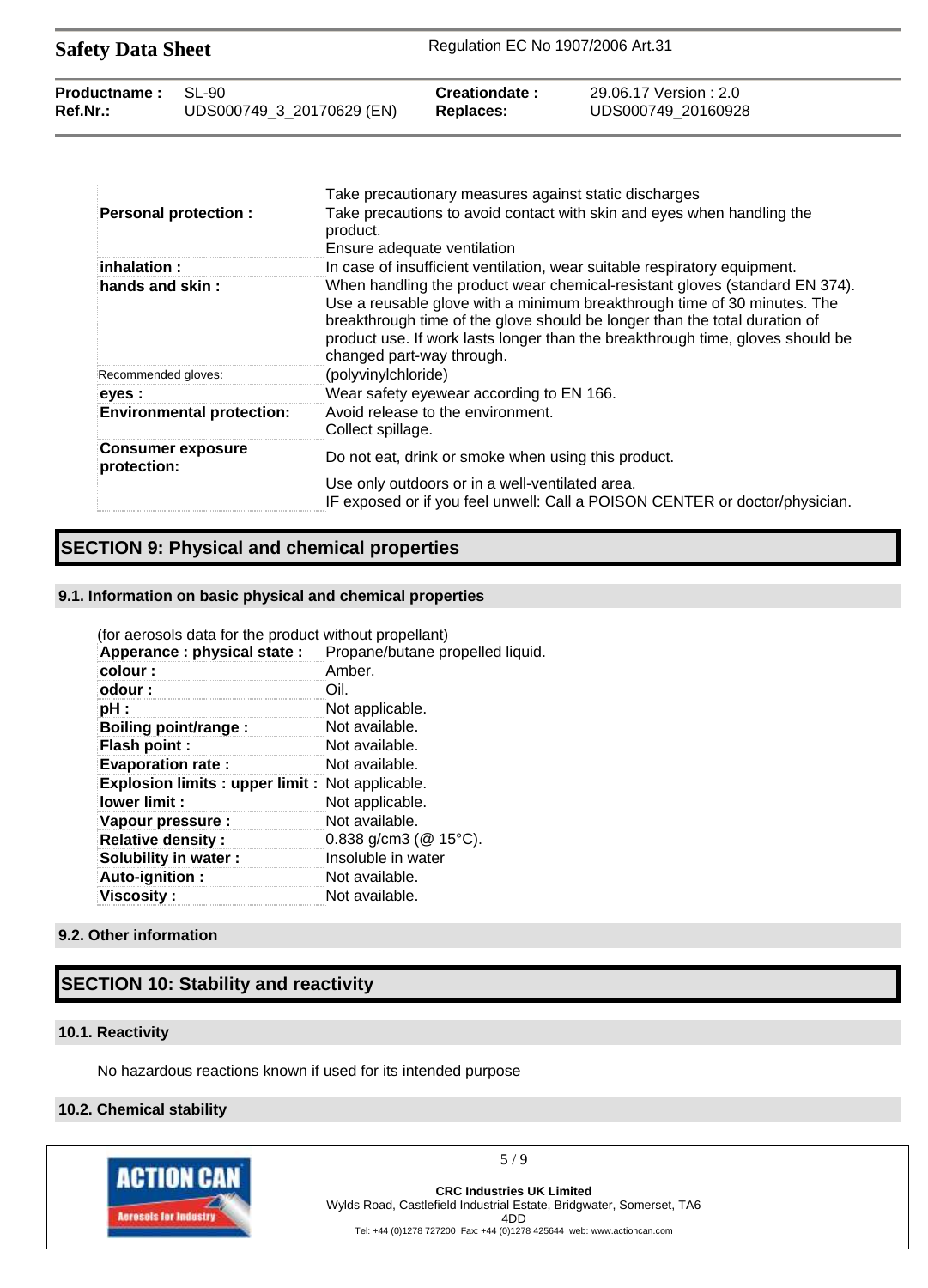|  | <b>Safety Data Sheet</b> |  |
|--|--------------------------|--|
|--|--------------------------|--|

| <b>Productname: SL-90</b> |                           | Creationdate: | 29.06.17 Version: 2.0 |
|---------------------------|---------------------------|---------------|-----------------------|
| Ref.Nr.:                  | UDS000749_3_20170629 (EN) | Replaces:     | UDS000749 20160928    |

Stable

## **10.3. Possibility of hazardous reactions**

No hazardous reactions known if used for its intended purpose

## **10.4. Conditions to avoid**

Avoid overheating

## **10.5. Incompatible materials**

Strong oxidising agent

## **10.6. Hazardous decomposition products**

CO,CO2

# **SECTION 11: Toxicological information**

## **11.1. Information on toxicological effects**

| acute toxicity:                       | based on available data the classification criteria are not met                                |
|---------------------------------------|------------------------------------------------------------------------------------------------|
| skin corrosion/irritation:            | based on available data the classification criteria are not met                                |
|                                       | serious eye damage/irritation: based on available data the classification criteria are not met |
| respiratory or skin<br>sensitisation: | based on available data the classification criteria are not met                                |
| germ cell mutagenicity:               | based on available data the classification criteria are not met                                |
| carcinogenicity:                      | based on available data the classification criteria are not met                                |
| toxicity for reproduction:            | based on available data the classification criteria are not met                                |
| <b>STOT-single exposure:</b>          | based on available data the classification criteria are not met                                |
| <b>STOT repeated exposure:</b>        | based on available data the classification criteria are not met                                |
| aspiration hazard:                    | based on available data the classification criteria are not met                                |

## **Information on likely routes of exposure:**

| Inhalation:          | Inhalation of solvent vapours may give rise to nausea, headaches and<br>dizziness                                                                                             |
|----------------------|-------------------------------------------------------------------------------------------------------------------------------------------------------------------------------|
| Ingestion :          | May cause gastrointestinal disturbances                                                                                                                                       |
| <b>Skin contact:</b> | Prolonged skin contact will result in defatting of the skin, leading to irritation,<br>and in some cases, dermatitis<br>Repeated exposure may cause skin dryness or cracking. |
| Eye contact :        | May cause irritation.                                                                                                                                                         |

## **Toxicological data :**

No information available



6 / 9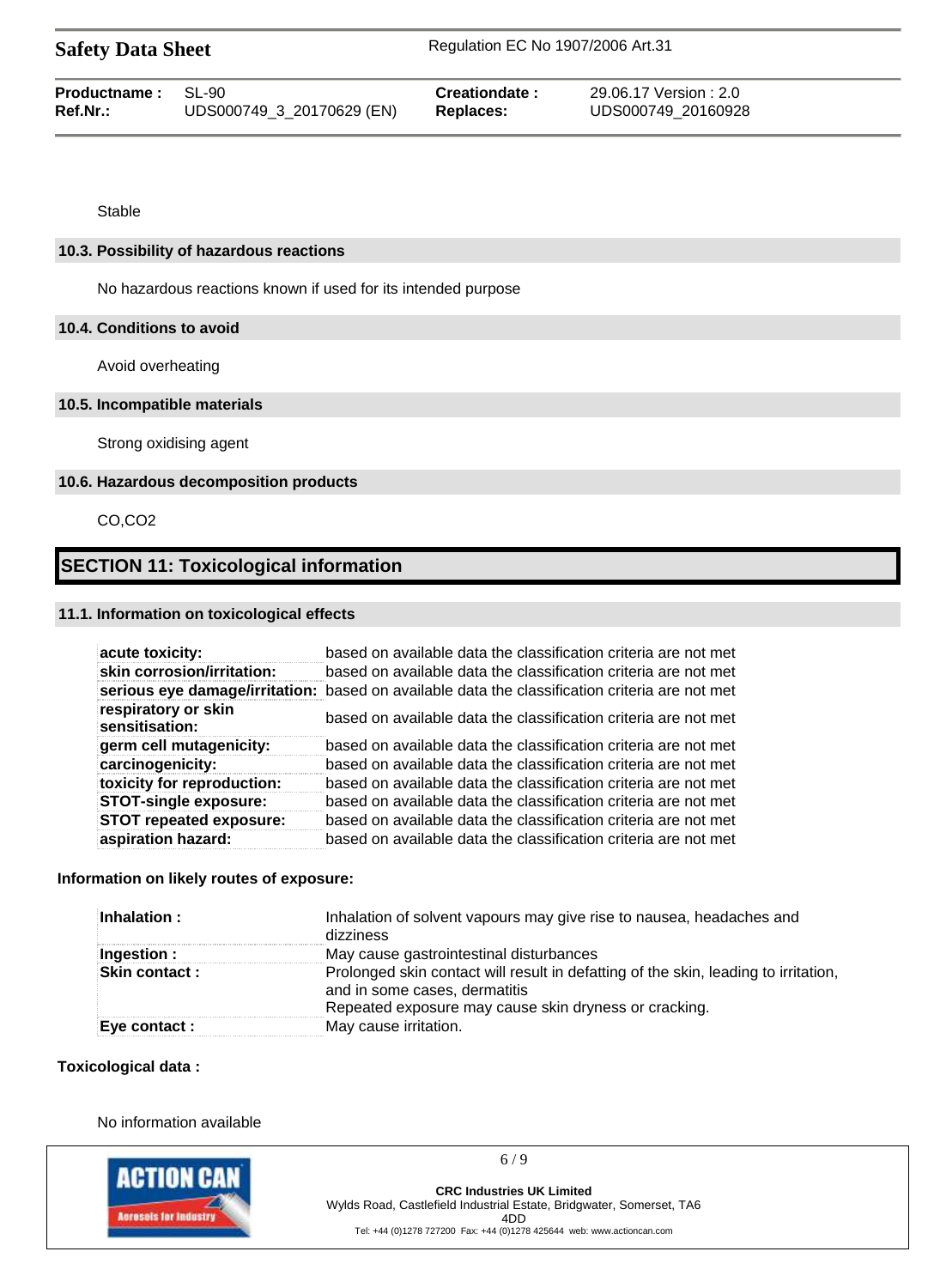| <b>Safety Data Sheet</b> |                           | Regulation EC No 1907/2006 Art.31 |                       |  |
|--------------------------|---------------------------|-----------------------------------|-----------------------|--|
| <b>Productname:</b>      | -SI -90                   | Creationdate:                     | 29.06.17 Version: 2.0 |  |
| Ref.Nr.:                 | UDS000749_3_20170629 (EN) | Replaces:                         | UDS000749 20160928    |  |

# **SECTION 12: Ecological information**

### **12.1. Toxicity**

Not classified

## **Ecotoxicological data:**

No information available

#### **12.2. Persistence and degradability**

No information available

#### **12.3. Bioaccumulative potential**

No information available

## **12.4. Mobility in soil**

Insoluble in water

# **12.5. Results of PBT and vPvB assessment**

No information available

## **12.6. Other adverse effects**

No information available

# **SECTION 13: Disposal considerations**

#### **13.1. Waste treatment methods**

| Product :                    | This material and its container must be disposed of in a safe way.<br>Do not discharge into drains or the environment, dispose to an authorised<br>waste collection point. |
|------------------------------|----------------------------------------------------------------------------------------------------------------------------------------------------------------------------|
| <b>National regulations:</b> | Disposal should be in accordance with local, state or national legislation                                                                                                 |

# **SECTION 14: Transport information**

## **14.1. UN number**

UN-number : 1950

7 / 9

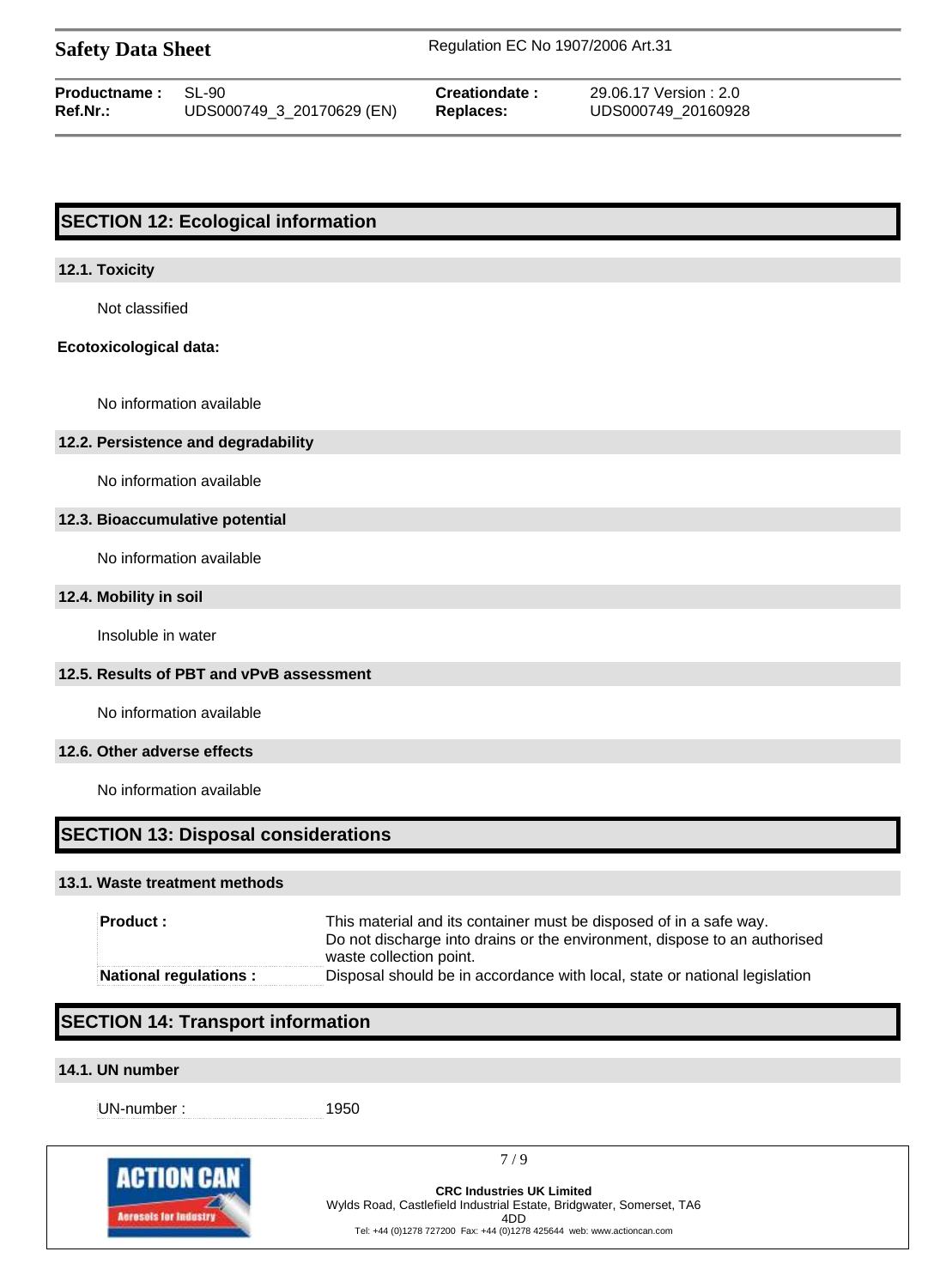| <b>Safety Data Sheet</b> |                           | Regulation EC No 1907/2006 Art.31 |                        |
|--------------------------|---------------------------|-----------------------------------|------------------------|
| Productname:             | $SI - 90$                 | Creationdate:                     | 29.06.17 Version : 2.0 |
| Ref.Nr.:                 | UDS000749 3 20170629 (EN) | <b>Replaces:</b>                  | UDS000749 20160928     |

| 14.2. UN proper shipping name                                                                                    |                 |
|------------------------------------------------------------------------------------------------------------------|-----------------|
| Proper shipping name:                                                                                            | <b>AEROSOLS</b> |
| 14.3. Transport hazard class(es)                                                                                 |                 |
| Class:<br>ADR/RID - Classification code:                                                                         | 2.1<br>5F       |
| 14.4. Packing group                                                                                              |                 |
| Packing group:                                                                                                   | Not applicable. |
| 14.5. Environmental hazards                                                                                      |                 |
| ADR/RID - Environmentally<br>hazardous:<br>IMDG - Marine pollutant:<br>IATA/ICAO - Environmentally<br>hazardous: | No<br>No<br>No  |

### **14.6. Special precautions for user**

| ADR/RID - Tunnelcode: | (D)        |
|-----------------------|------------|
| IMDG - Ems:           | $F-D. S-U$ |
| IATA/ICAO - PAX:      | 203        |
| IATA/ICAO - CAO       | 203        |

### **14.7. Transport in bulk according to Annex II of MARPOL and the IBC Code**

Not applicable.

# **SECTION 15: Regulatory information**

## **15.1. Safety, health and environmental regulations/legislation specific for the substance or mixture**

The Safety Data Sheet is compiled according to the current European requirements. Regulation (EC) No 1907/2006 (REACH) Regulation (EC) No 1272/2008 (CLP) Dir. 2013/10/EU, 2008/47/EC amendment of the aerosol dispenser directive 75/324/EEC.

### **15.2. Chemical safety assessment**

No information available

# **SECTION 16: Other information**

\*Explanation hazard statements: H220 : Extremely flammable gas.

ACTION CAI **Acresols for Indus** 

8 / 9